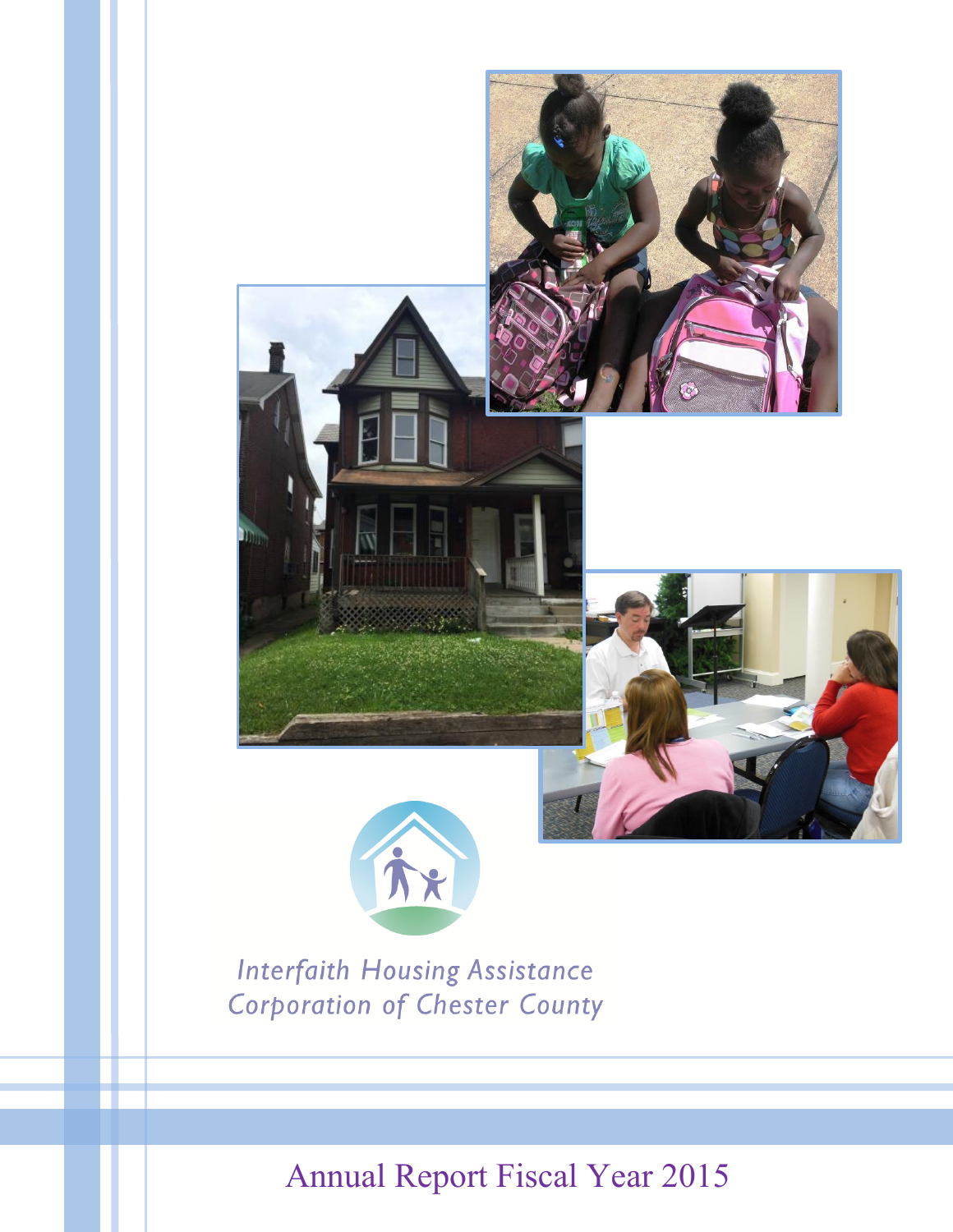# Hello Friends,

Another year of "economic recovery" has come and gone, although it seems that the working poor are the last to see its progress. Rents have increased at a higher rate than incomes, harsh weather created hardships for our working single parents, and some of our families have not been able to afford the 'affordable' health care that they are now required to obtain.

In spite of these challenges, many of our families have been able to avoid homelessness and learn how to become self-sufficient. Not all working single parents are accepted into our program, but those who are have benefitted from the resources and knowledge they gain while working with us.

From July 2014 through June 2015, 71 single mothers and fathers, who were collectively raising 138 children in Chester County, met with us at least once to learn what it takes to successfully raise their families in the communities of West Chester, Downingtown, Devon, Phoenixville, Coatesville, Oxford and more. 31 of these were willing and able to strive towards independence by maintaining their eligibility for our ongoing services. They attended monthly budgeting meetings, took advantage of the knowledge offered in workshops, and connected with many of our community partners. For them, we helped with almost \$66,000 worth of rental assistance sent directly to their landlords to avoid 7,869 nights of homelessness, keeping them in clean, safe, affordable housing.

Single parents do not survive by rental assistance alone, however. It takes habit changing and coaching from others to keep them motivated to succeed. When "Emily" found herself raising her granddaughter as her own, she needed to make room for her in her home, her budget, and her schedule. A case manager showed her how she could manage by keeping a close eye on her expenses, especially eating out, bank fees, and gifts. It has not been easy and it does not happen overnight. That is why Emily is eligible to receive our services and support for up to three years if needed, with our rental assistance decreasing as her budgeting acumen increases. In all, our three case managers spent almost 1,000 hours teaching our participants and applicants how to make ends meet last year.

We invest in these families because we believe that the cycle of poverty can be broken with hard work, dedication, and support. Likewise, we can thrive as a social service agency with hard work, prudent use of funds, and support from our donors and volunteers. We know that government and public funds are shrinking, but the need is not. Thanks to friends like you, there are many single parent families that will emerge from this economic downturn stronger and more resourceful than ever.

With sincere thanks for your support,

Joyce Lacy, BS, MBA Executive Director

### Helping in Three Ways

#### Financial Assistance Plus

Single parents often seek out immediate financial help to solve a housing problem. Evictions or moves to new housing that require deposits and first month's rent prompt parents to call us and ask for help. We believe that our resources are better spent to help a family *maintain* housing rather than *obtain* housing, so we focus on providing monthly ongoing assistance throughout a three-year long relationship, rather than one-time assistance which might not result in long term stability.